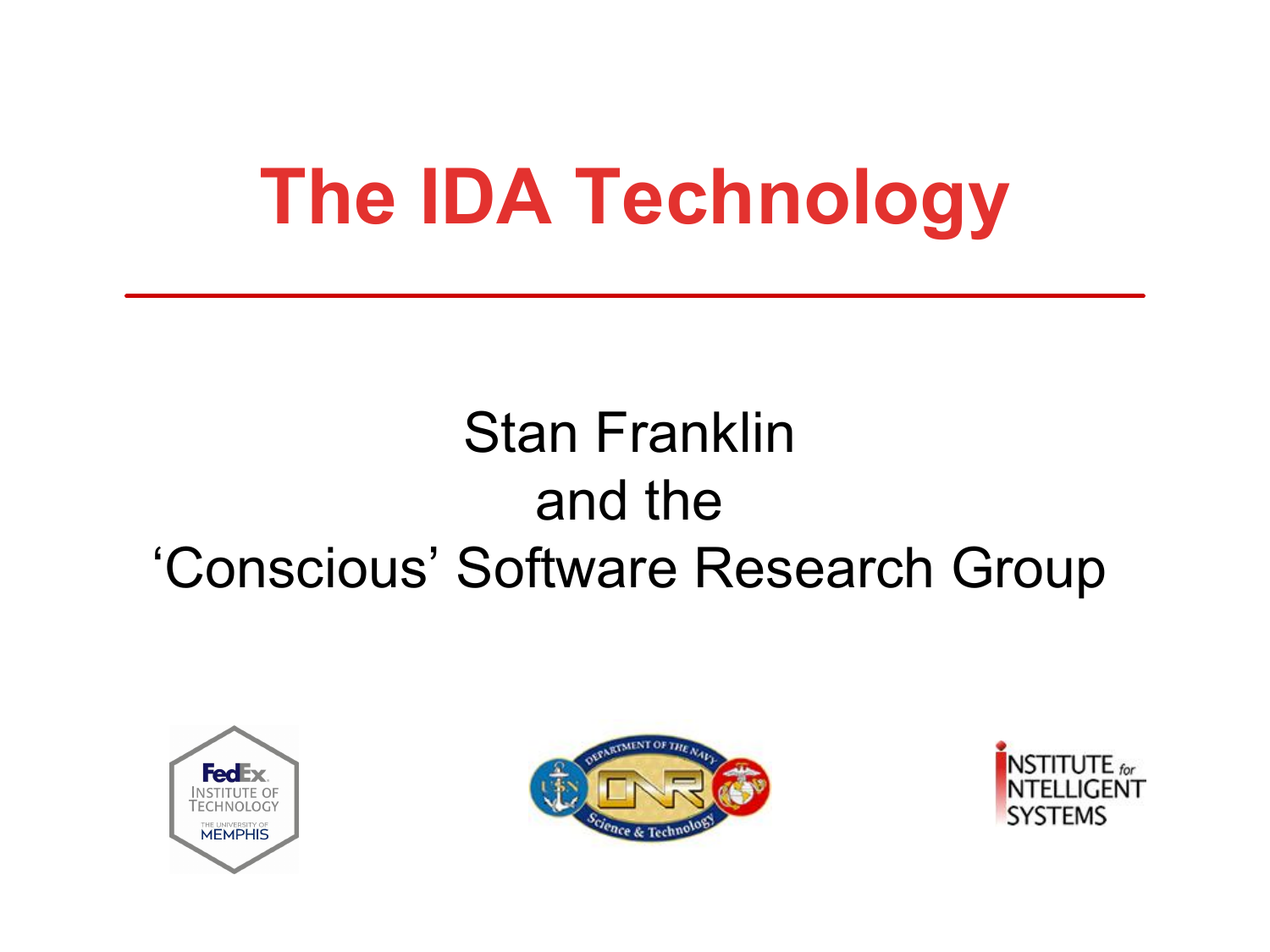# Introducing IDA



An intelligent software agent capable of entirely automating human information agents • *Customer Service Agents*  • *Travel Agents*  • *Insurance Agents*  • *Loan Officers* 

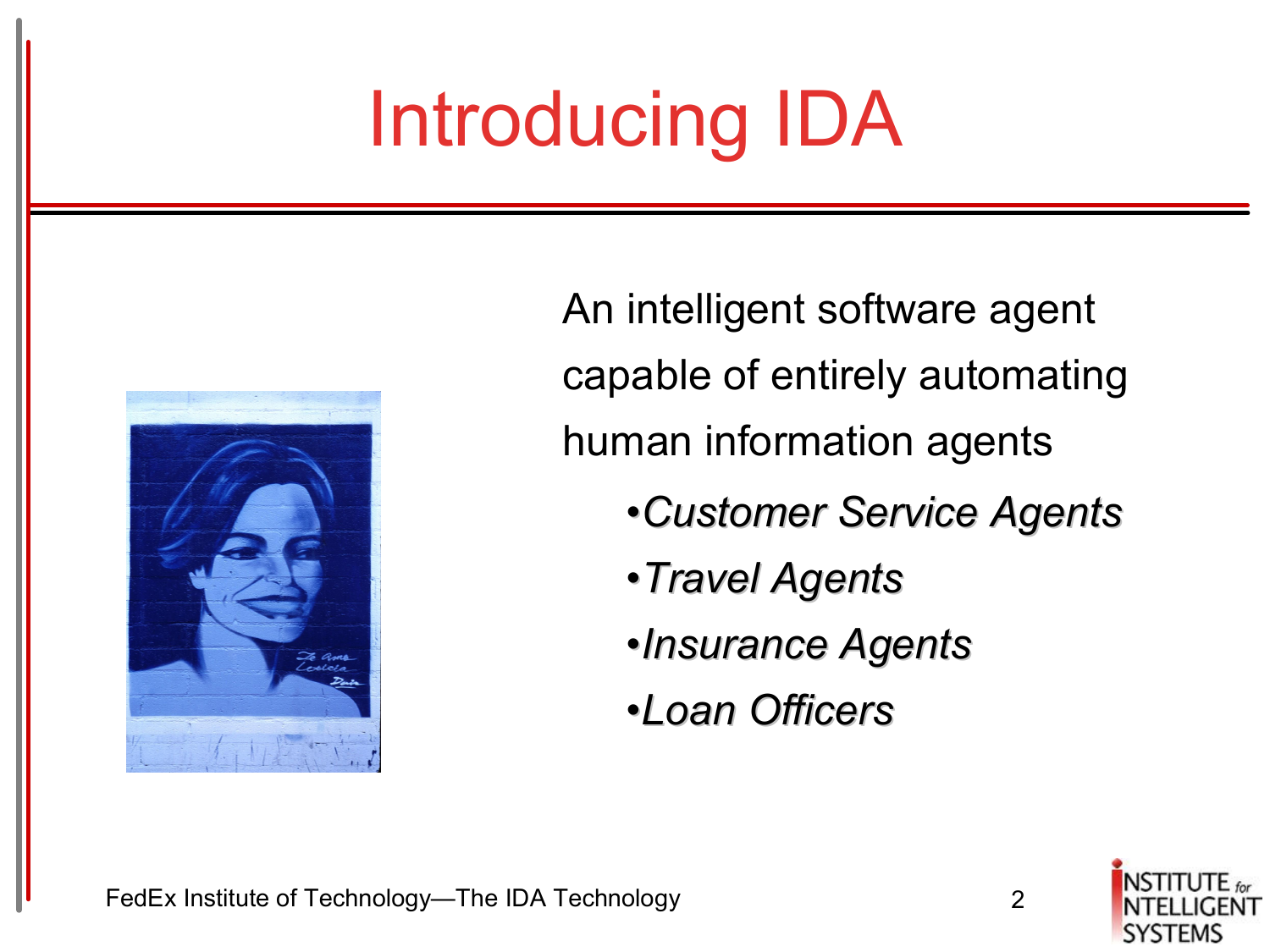# IDA Negotiates





#### IDA negotiates with clients in natural language—English



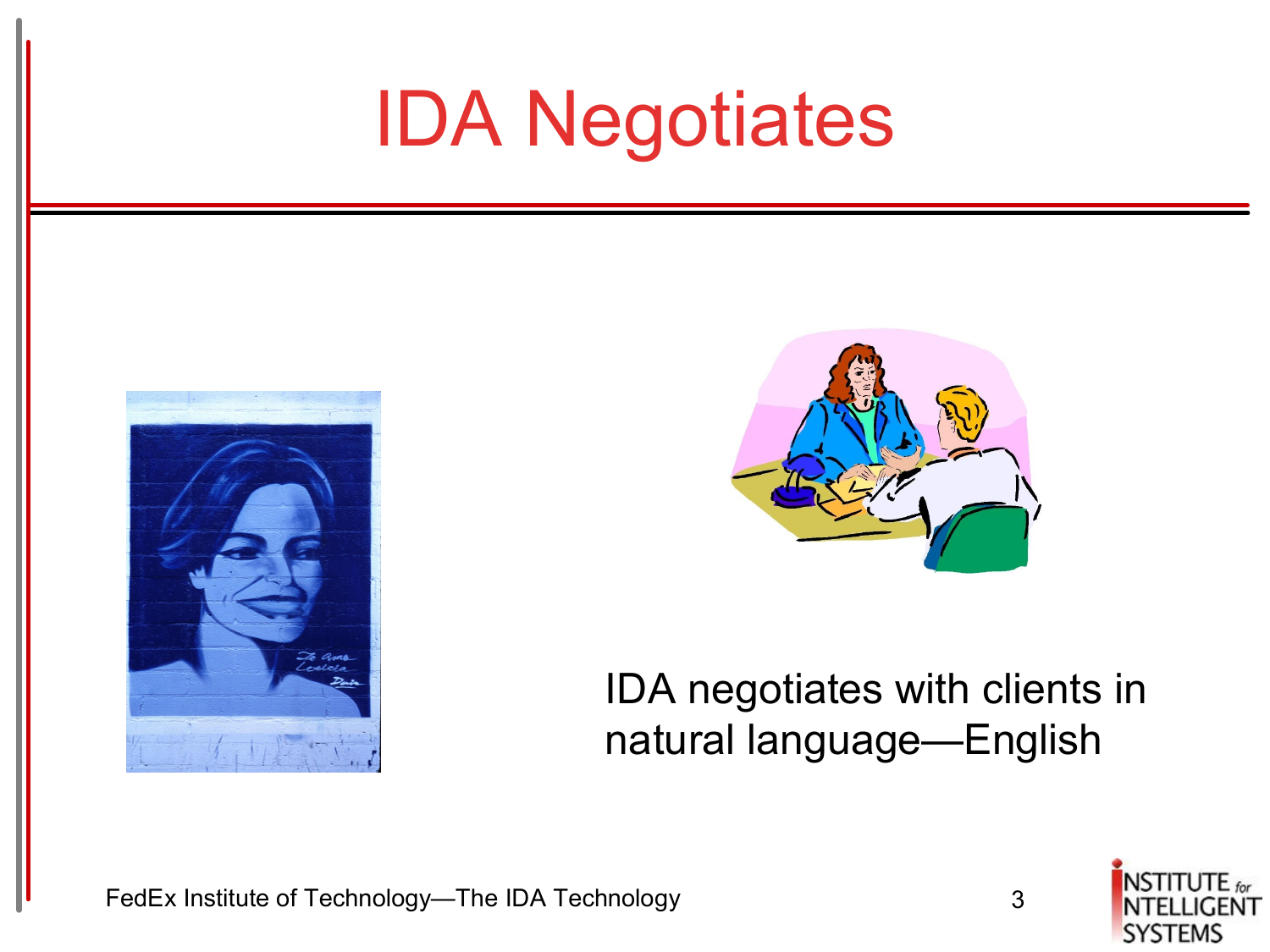#### IDA Accesses Databases





#### IDA locates and understands information from databases

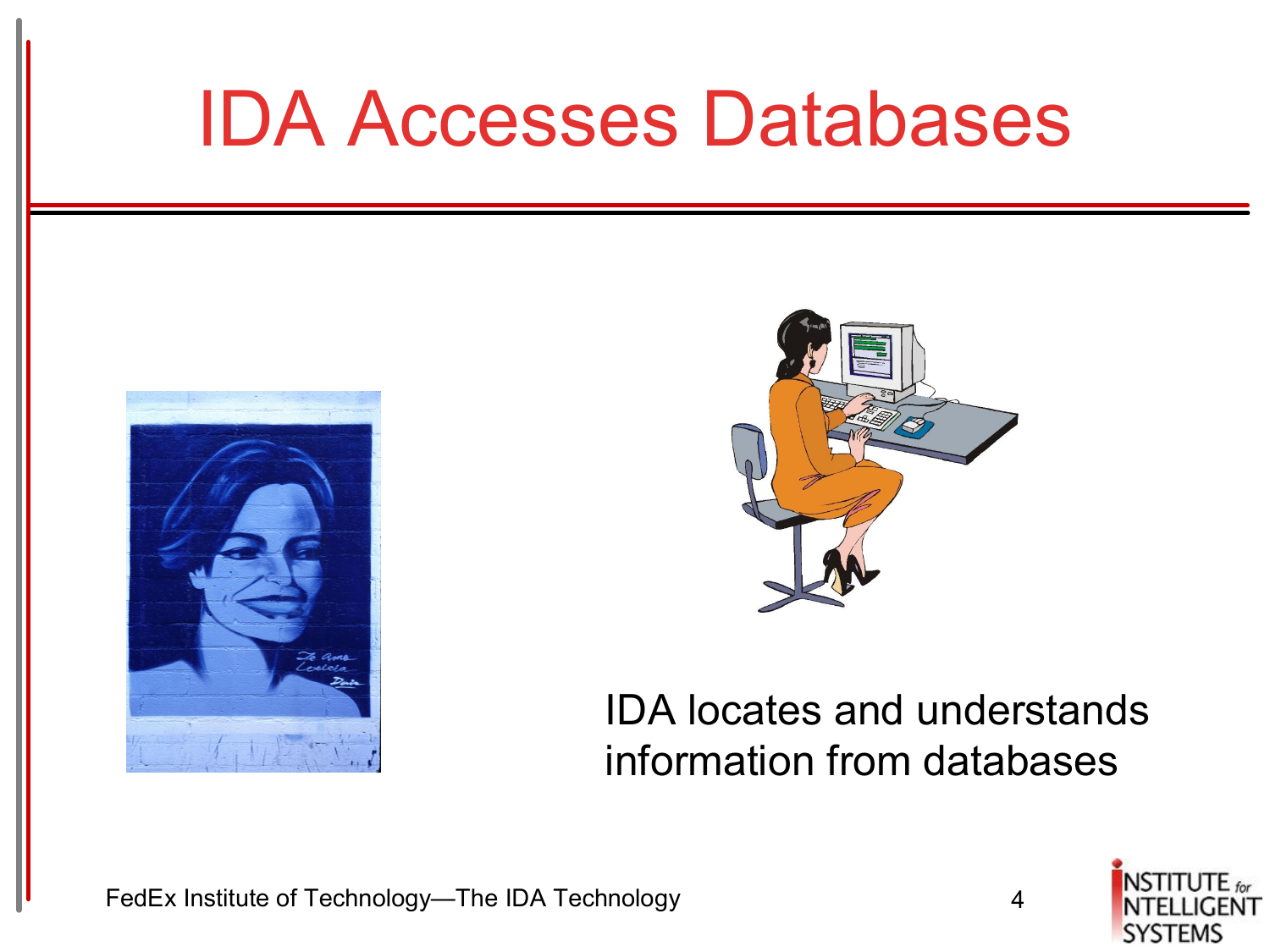#### IDA Adheres to Policies





#### IDA understands and adheres to numerous company policies

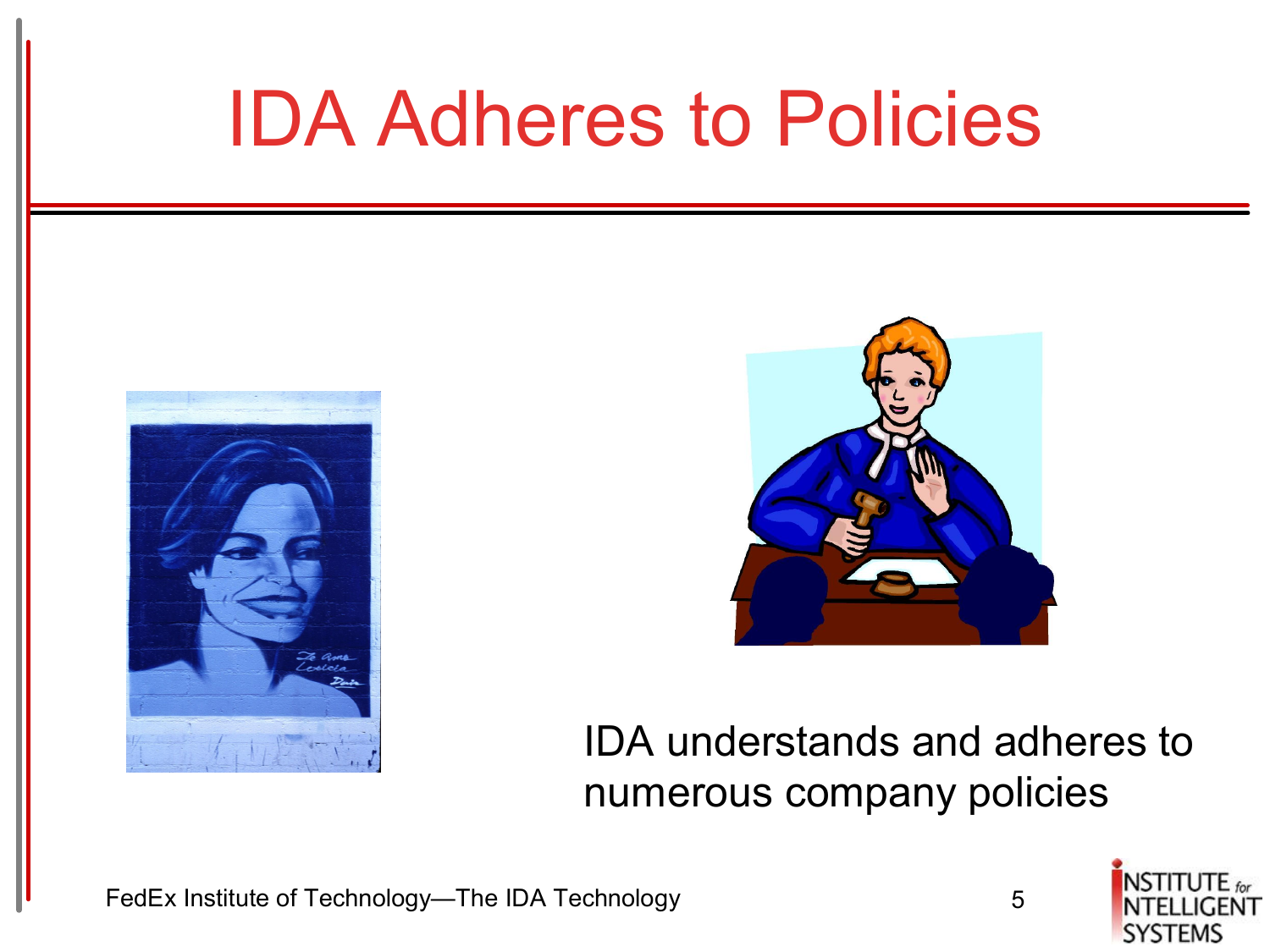### IDA Makes Decisions





IDA makes sophisticated decisions involving deliberation and constraint satisfaction

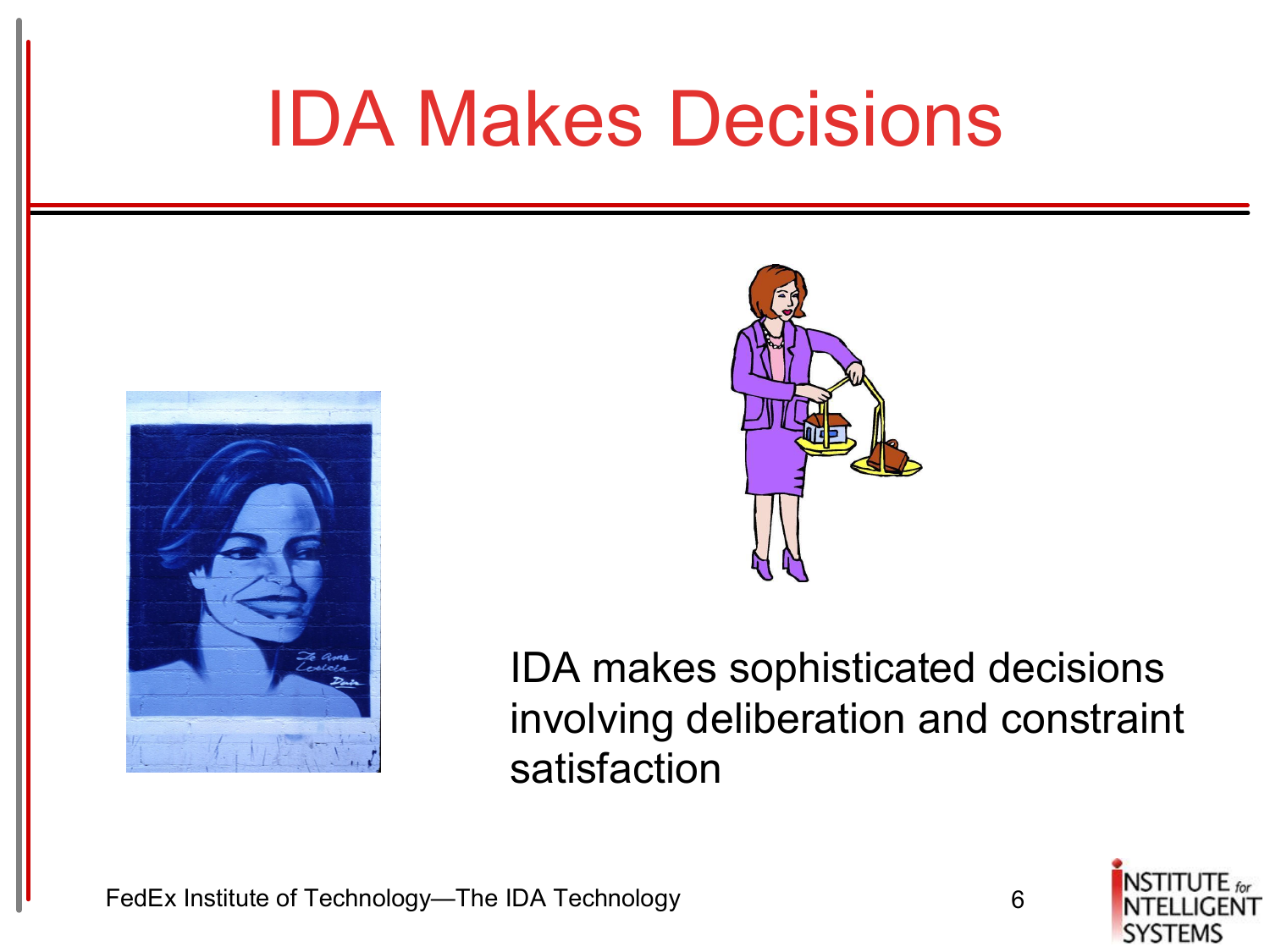### IDA Produces a Product





IDA can produce useful products

- *Airline tickets*
- *Loan papers*
- *Insurance policies*

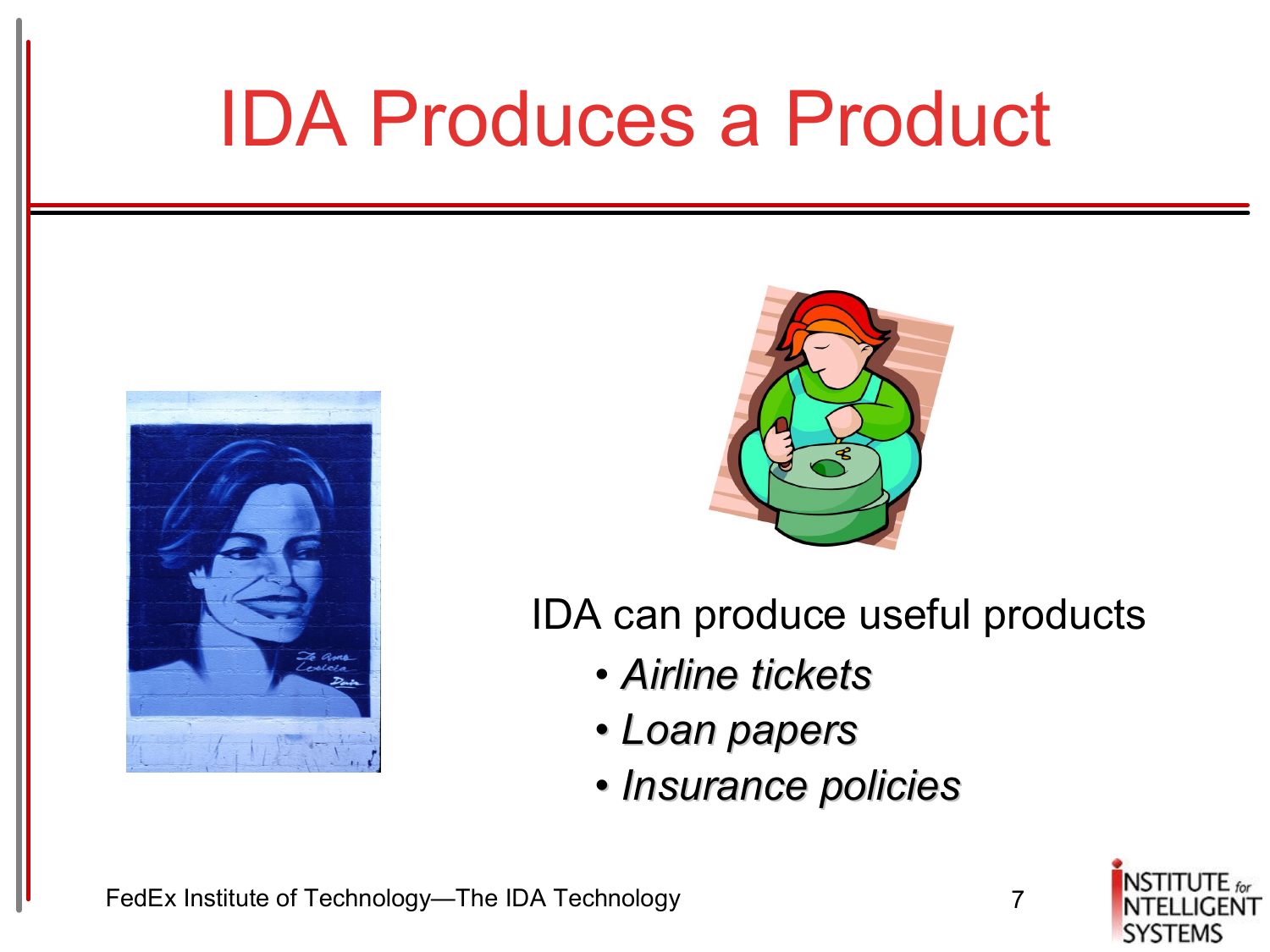### IDA Generates Hypotheses





IDA generates hypotheses about how minds work to guide cognitive scientists and neuroscientists

FedEx Institute of Technology—The IDA Technology and the state of  $\overline{8}$ 



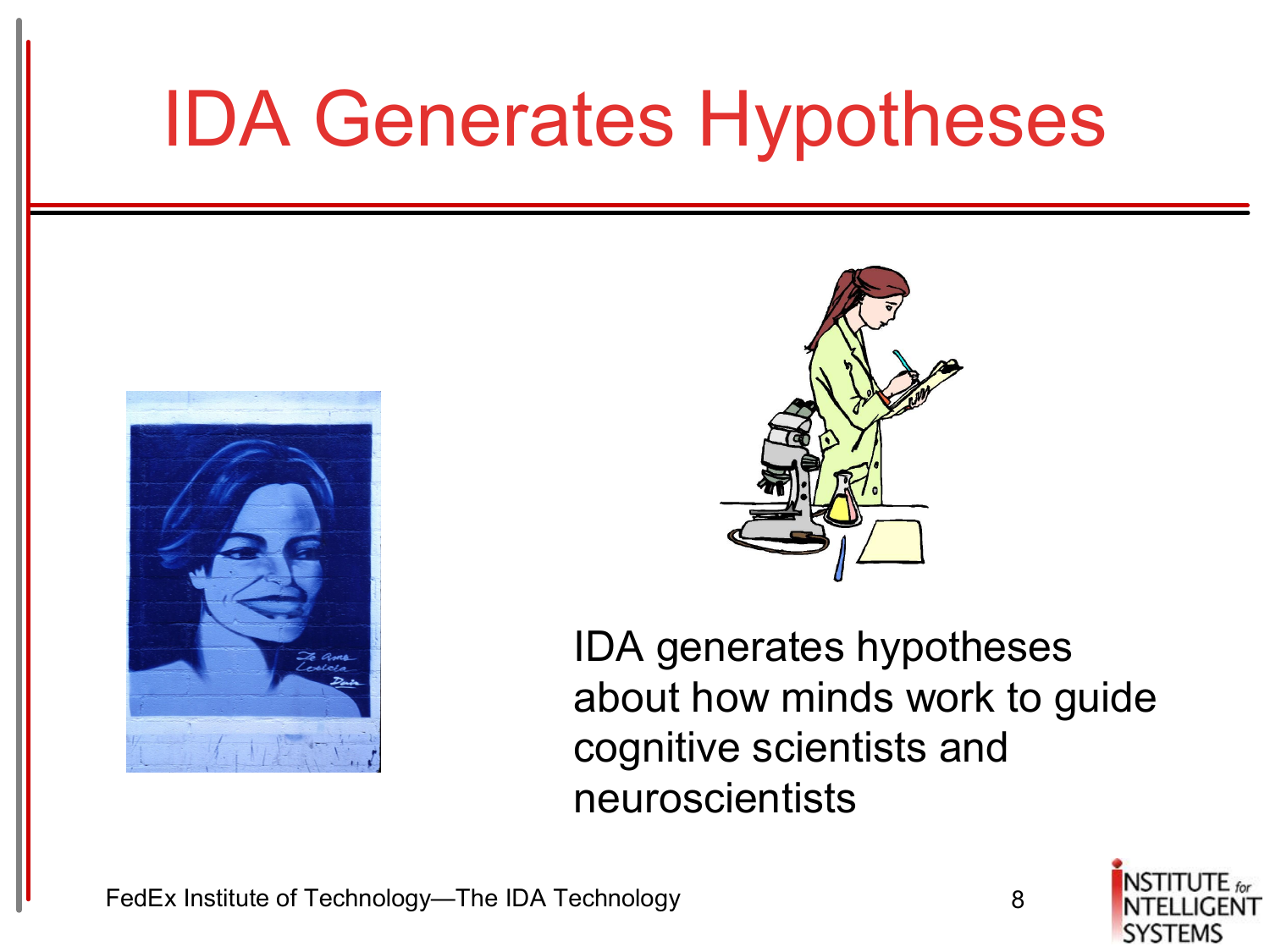### IDA'S Modules and Mechanisms

- Perception—Copycat Architecture—Hofstadter
- Action Selection—Behavior Net—Maes
- Episodic Memory—Sparse Distributed Memory—Kanerva
- Emotions—Pandemonium Theory—Jackson
- Metacognition—Fuzzy Classifier Systems—Holland
- Learning—Copycat Architecture, Reinforcement
- Constraint Satisfaction—Linear Functional
- Language Generation—Pandemonium Theory
- Deliberation—Pandemonium Theory
- 'Consciousness' —Pandemonium Theory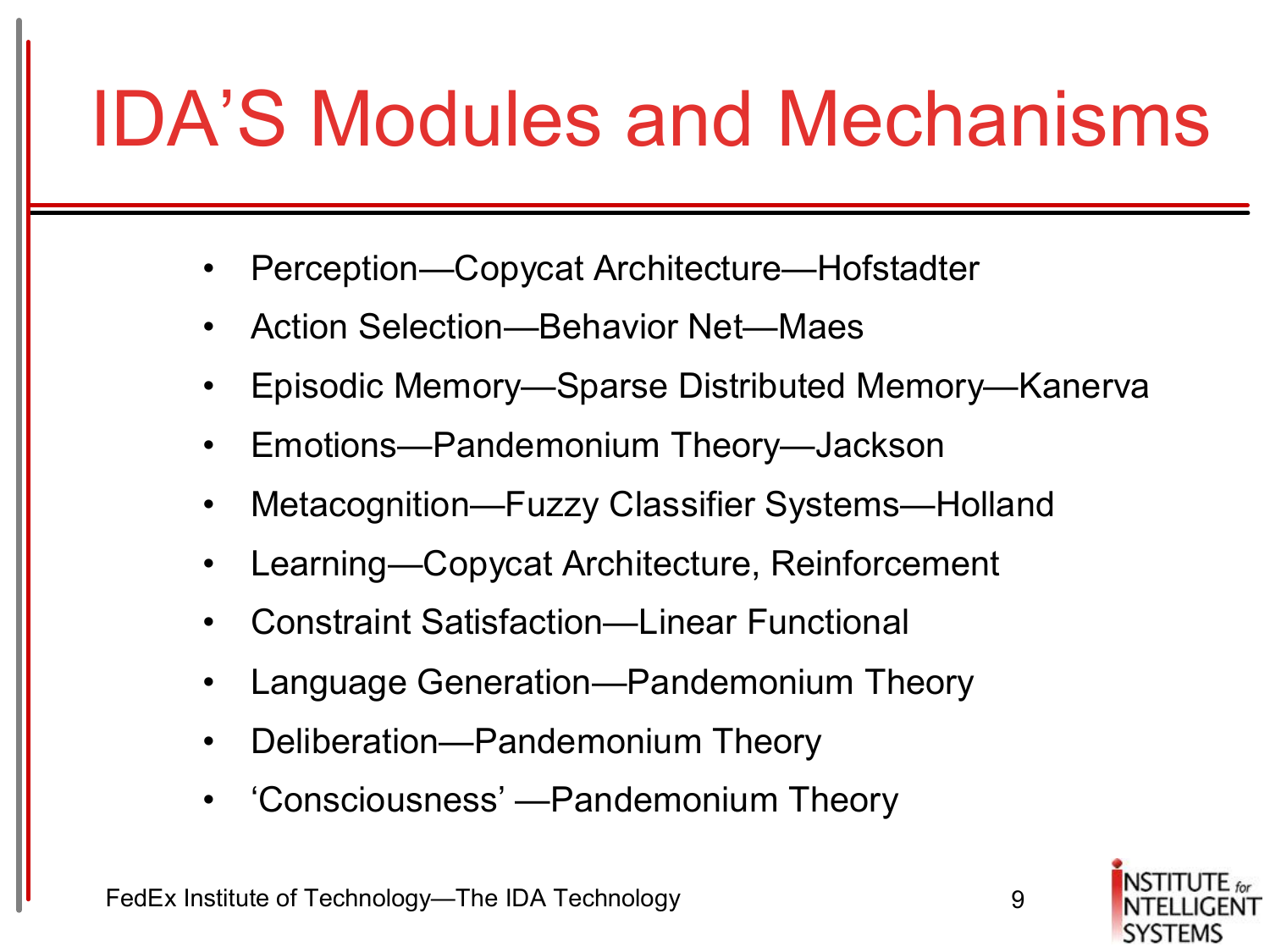### IDA's Architecture

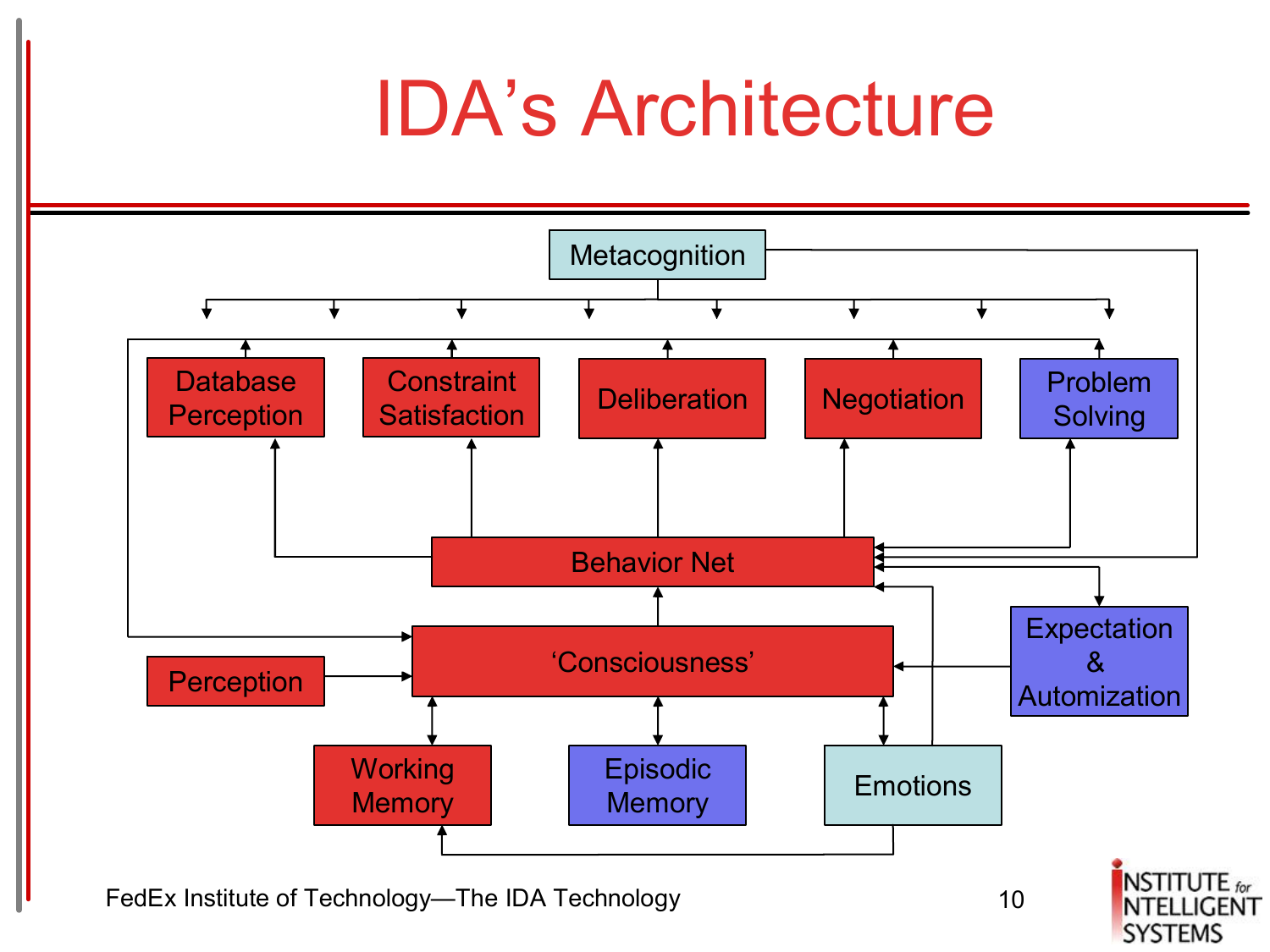# IDA's Cognitive Cycle



NSTITUTE<sub>for</sub> **NTELLIGENT SYSTEMS**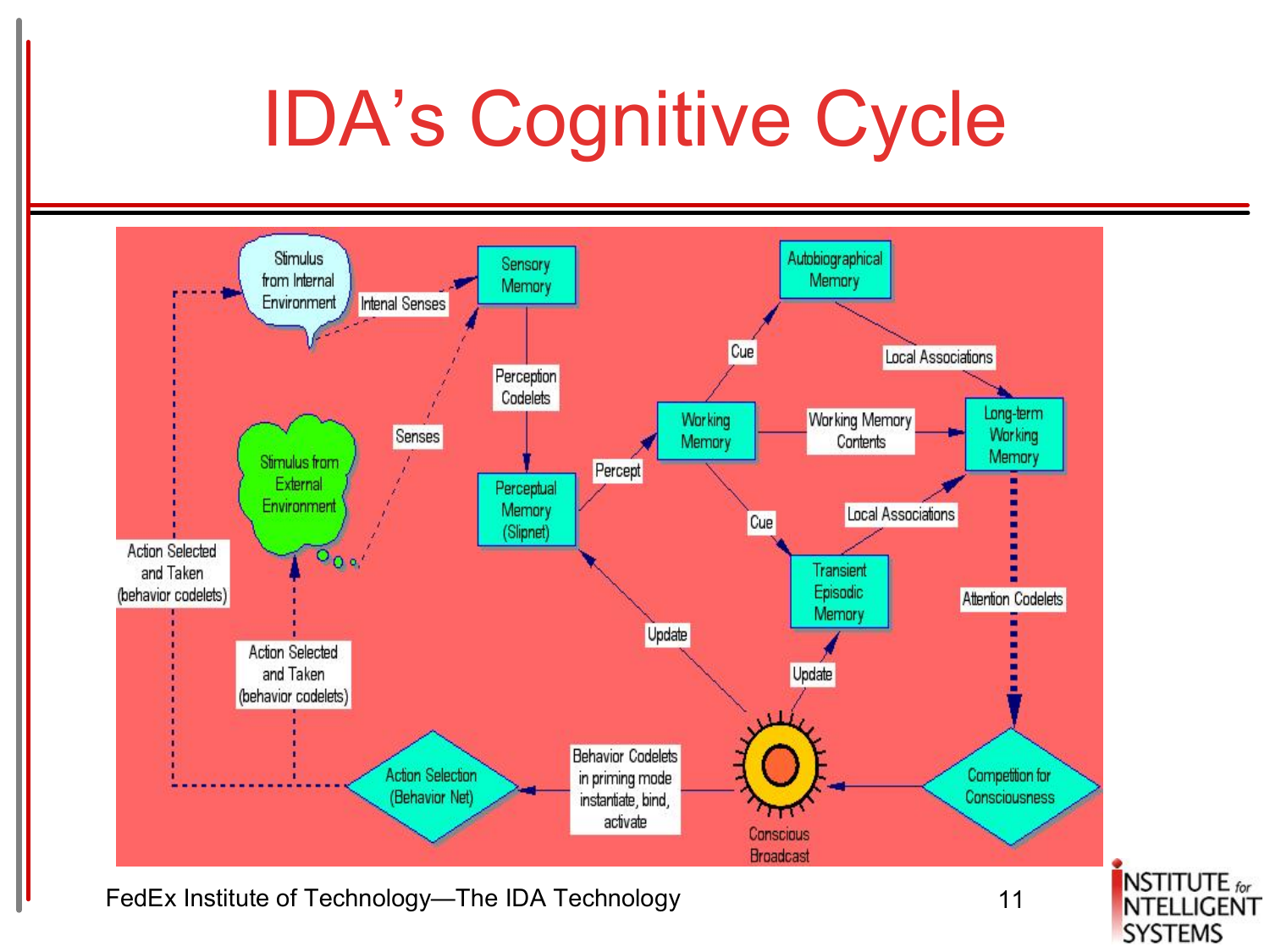